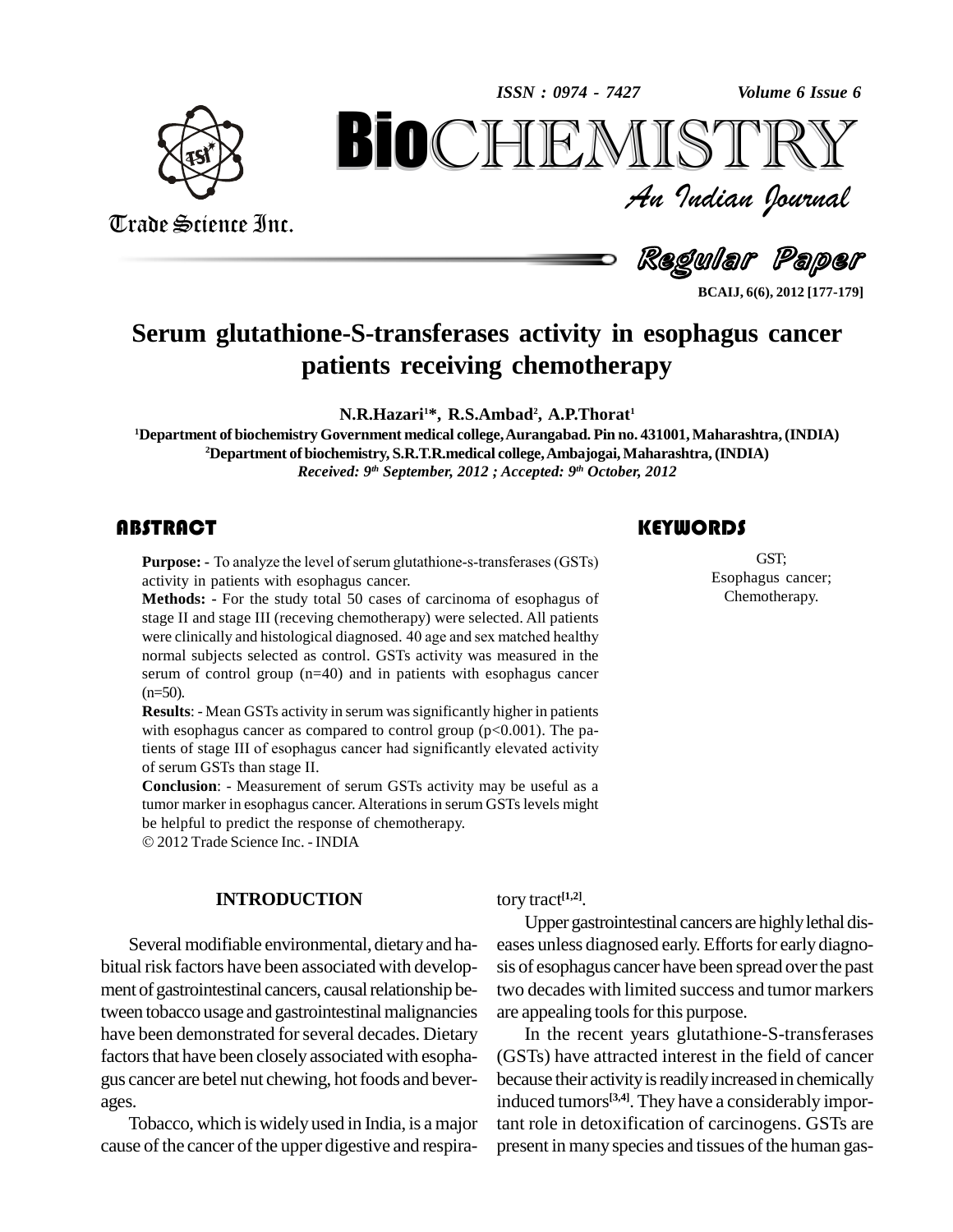# Regular Paper

trointestinal tract. Likewise, the human GSTs were found to be over expressed in most of the tumors **[4,5]**. GSTs expression in response to tumor formation is probably a resistance mechanism by which cells can survive, and the source of plasma enzyme is mainly transformed cells with over expression of GSTs. Indeed GSTs are one of the enzyme systems induces by anticarcinogens and thus can prevent tumor formation. GSTs have also been suggested to play an important role in multiple drug resistance in cancer chemotherapy<sup>[6]</sup>. In this study, serum AS show GSTs activity has been measured in different stages of esophageal cancer patients.

#### **MATERIALAND METHODS**

Forthe studytotal 50 cases of carcinoma of esopha gus of stage II and stage III were selected. All patients were clinicallyand histological diagnosed.All patients with stage-III received chemotherapy including cisplastin, cyclophosphamide and doxorubicin.

For control total 40 normal healthy age and sex matched persons were selected. Subjects with esoph ageal cancer and those without any evidence of any type of cancer participated in this study as listed in TABLE 1.

| <b>TABLE 1 : Distribution for control and patients</b> |  |
|--------------------------------------------------------|--|
|--------------------------------------------------------|--|

|                  | <b>Number of subjects</b><br>(male/female) | Age-range<br>(years) |
|------------------|--------------------------------------------|----------------------|
| Control          | 40(24/16)                                  | 40-70                |
| Esophagus cancer | 50(32/18)                                  | $40 - 75$            |
| Stage II         | 25(17/8)                                   | $42 - 69$            |
| Stage III        | 25(15/10)                                  | $40 - 75$            |

**TABLE2 :Comparison ofserumGSTactivity in controlwith esophagus cancer**

| esophagus cancer |                 |                         |                                    |            | cance.<br>In                             |
|------------------|-----------------|-------------------------|------------------------------------|------------|------------------------------------------|
|                  | No. of<br>cases | Mean $\pm$<br><b>SD</b> | No. of cases<br>(values<br>normal) | P<br>value | highe<br>comp                            |
| Control          | 40              | $5.36 \pm 0.59$         | $40(100\%)$                        |            | trol gi                                  |
| Esophagus cancer | 50              | $11.80 \pm 2.40$        | 46 (92%)                           | < 0.001    | G.S.N<br>$\cdot$ $\cdot$ $\cdot$ $\cdot$ |

**Values are expressed in IU/L**

#### **Collection ofsamples**

5 ml fasting blood sample were collected in plain ever, th g blood samp<br>*i*as separated<br>*Initrobenzen*<br>IISTRY<br>*Indian hournal* bulb. Serum was separated and used to estimation of ity a glutathione-s-transferase. SerumGSTs activity, using 1-chloro-2, 4 dinitrobenzene (purchased from Sigma

**BIO**CHEMISTRY<br>An Indian Journal

company) as substrate, was measured according to the procedure described by Habig et al<sup>[7]</sup>.

Data were expressed as mean ±SD. Mean values were assessed for significance by unpaired student -ttest. Probability values  $p < 0.05$  were considered statisticallysignificant.

#### **RESULTS**

AS shown in TABLE 2 mean serum GSTs activity  $(mean \pm SD)$  in control using CDNB as substrate was AS shown in TABLE 2 mean serum GSTs activity<br>(mean±SD) in control using CDNB as substrate was<br>5.36±0.59 IU/L. Serum GSTs activity of esophageal (mean±SD) in control using CDNB as substrate was<br>5.36±0.59 IU/L. Serum GSTs activity of esophageal<br>cancerous patients was 11.80±2.40 IU/L. GSTs activity was significantly higher in esophageal cancer patients than control ( $p<0.001$ ). The 46 of 50 patients of esophageal cancer had elevated activity of serum GSTs.

TABLE 3 shows the activity of serum GSTs in different stages of esophageal cancer patients. The activity of serum GSTs in stage-III patients was significantly elevated than stage-II patients ( $p<0.001$ ).

**TABLE3 : Serum GSTs activity in variousstages of esopha- No. of cases Mean <sup>±</sup> SD p-value gus cancer**

|           | No. of cases | $Mean \pm SD$    | p-value        |
|-----------|--------------|------------------|----------------|
| Control   | 40           | $5.36 \pm 0.59$  | -              |
| Stage-II  | 25           | $10.03 \pm 1.13$ | ${}_{< 0.001}$ |
| Stage-III | 25           | $13.56 \pm 0.85$ | $< 0.001*$     |

**Values are expressed in IU/L; \* Stage-II vs. Stage-III**

#### **DISCUSSION**

The ability of the GSTs to provide cellular protection against a wide variety of xenobiotics makesthis enzyme family an attractive candidate biomarker of both cancer susceptibility and chemopreventive activity<sup>[3,6]</sup>.

**P** higher (p<0.001) in patients with esophagus cancer as **value** compared to those obtained from normal healthy con-In the present study serum GSTs was significantly trol group (TABLE 2). Similar findings reported by G.S. Mohammadzadeh et al<sup>[4]</sup>. The increased activity of total GSTs in serum can be due to over expression of isoenzymes of GST in tumor tissues. GST- $\pi$  class was total GSTsin serum can be due to over expression of found to be over expressed in most of tumor<sup>[8,9]</sup>. However, there are doubts over the use of total GSTs activity as a marker for all types of tissues. The GSTs activity of plasma represents a non invasive biomarker of the cellular protection.The strong correlation between